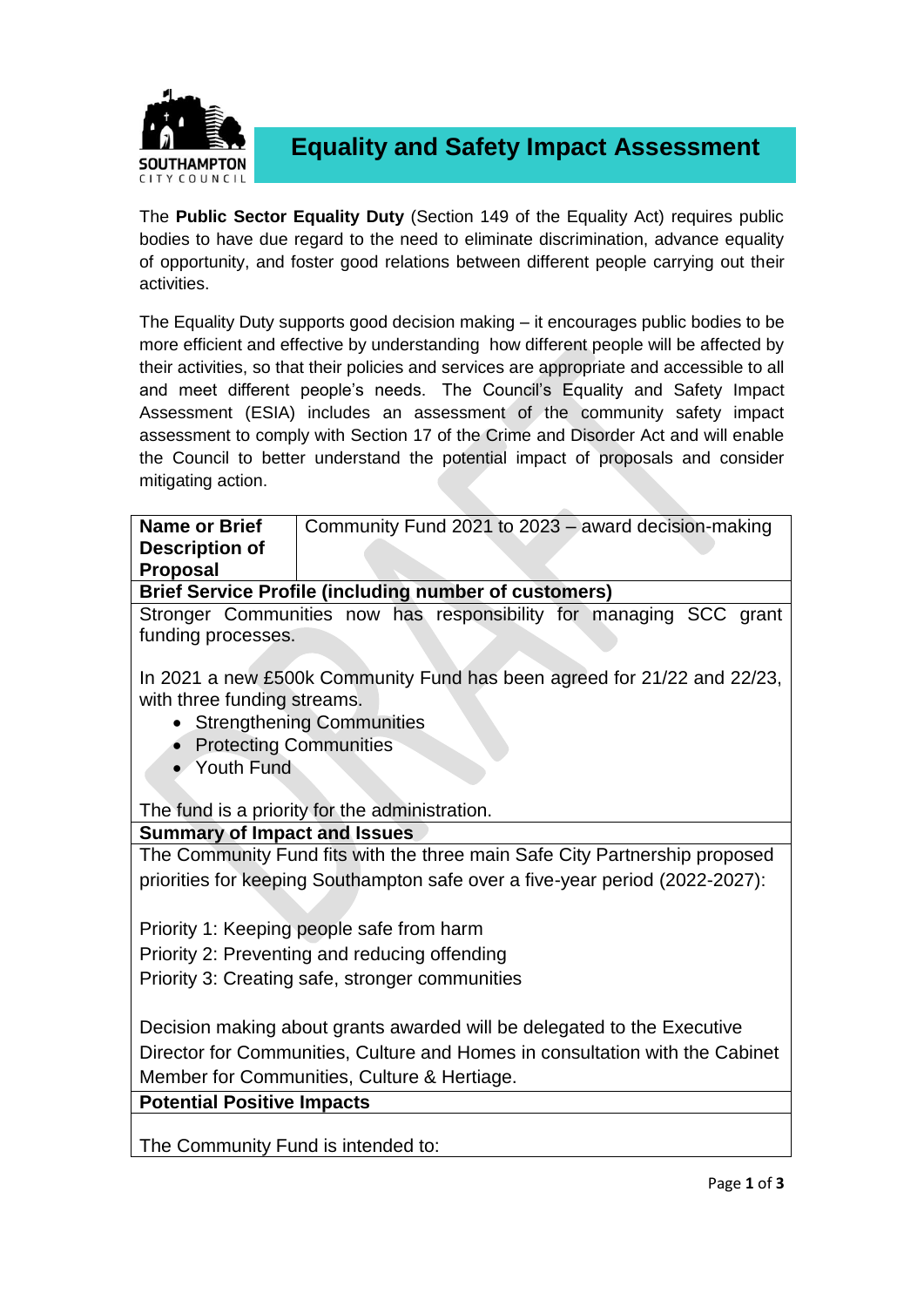- Provide seed funding' for community groups and organisations wishing to provide activities and services for young people,
- Provide diversionary and other activities that may assist with reducing antisocial behaviour in some parts of the City.
- Support bids from Neighbourhood Watches, Community Associations, Residents Associations, Friends Groups to provide local campaigns or projects that can help tackle crime and anti-social behaviour, promoting safety and security in the area
- Support environmental changes to combat crime and anti-social behaviour.

| <b>Responsible</b><br><b>Service Manager</b> | <b>Jason Murphy</b> |
|----------------------------------------------|---------------------|
| <b>Date</b>                                  | 2021                |
| <b>Approved by</b><br><b>Senior Manager</b>  | <b>Mary D'Arcy</b>  |
| <b>Date</b>                                  | 2021                |

## **Potential Impact**

| <b>Impact</b><br><b>Assessment</b>                        | <b>Details of Impact</b> | <b>Possible Solutions &amp;</b><br><b>Mitigating Actions</b>                                                                                                                                                                                                                                                           |
|-----------------------------------------------------------|--------------------------|------------------------------------------------------------------------------------------------------------------------------------------------------------------------------------------------------------------------------------------------------------------------------------------------------------------------|
| Age                                                       | None anticipated         | <b>The Community Fund</b><br>applications will be<br>assessed against<br>data/need/business cases<br>based on empirical data<br>and community feedback<br>/support. The process<br>involves the Community<br><b>Cohesion Manager and</b><br>Team, that are sighted on<br>equality and diversity<br>issues for the City |
| <b>Disability</b>                                         | None anticipated         | As above                                                                                                                                                                                                                                                                                                               |
| Gender                                                    | None anticipated         | As above                                                                                                                                                                                                                                                                                                               |
| Reassignment                                              |                          |                                                                                                                                                                                                                                                                                                                        |
| <b>Marriage and</b><br><b>Civil</b><br><b>Partnership</b> | None anticipated         | As above                                                                                                                                                                                                                                                                                                               |
| Pregnancy<br>and Maternity                                | None anticipated         | As above                                                                                                                                                                                                                                                                                                               |
| Race                                                      | None anticipated         | As above                                                                                                                                                                                                                                                                                                               |
| <b>Religion or</b><br><b>Belief</b>                       | None anticipated         | As above                                                                                                                                                                                                                                                                                                               |
| <b>Sex</b>                                                | None anticipated         | As above                                                                                                                                                                                                                                                                                                               |
| <b>Sexual</b>                                             | None anticipated         | As above                                                                                                                                                                                                                                                                                                               |